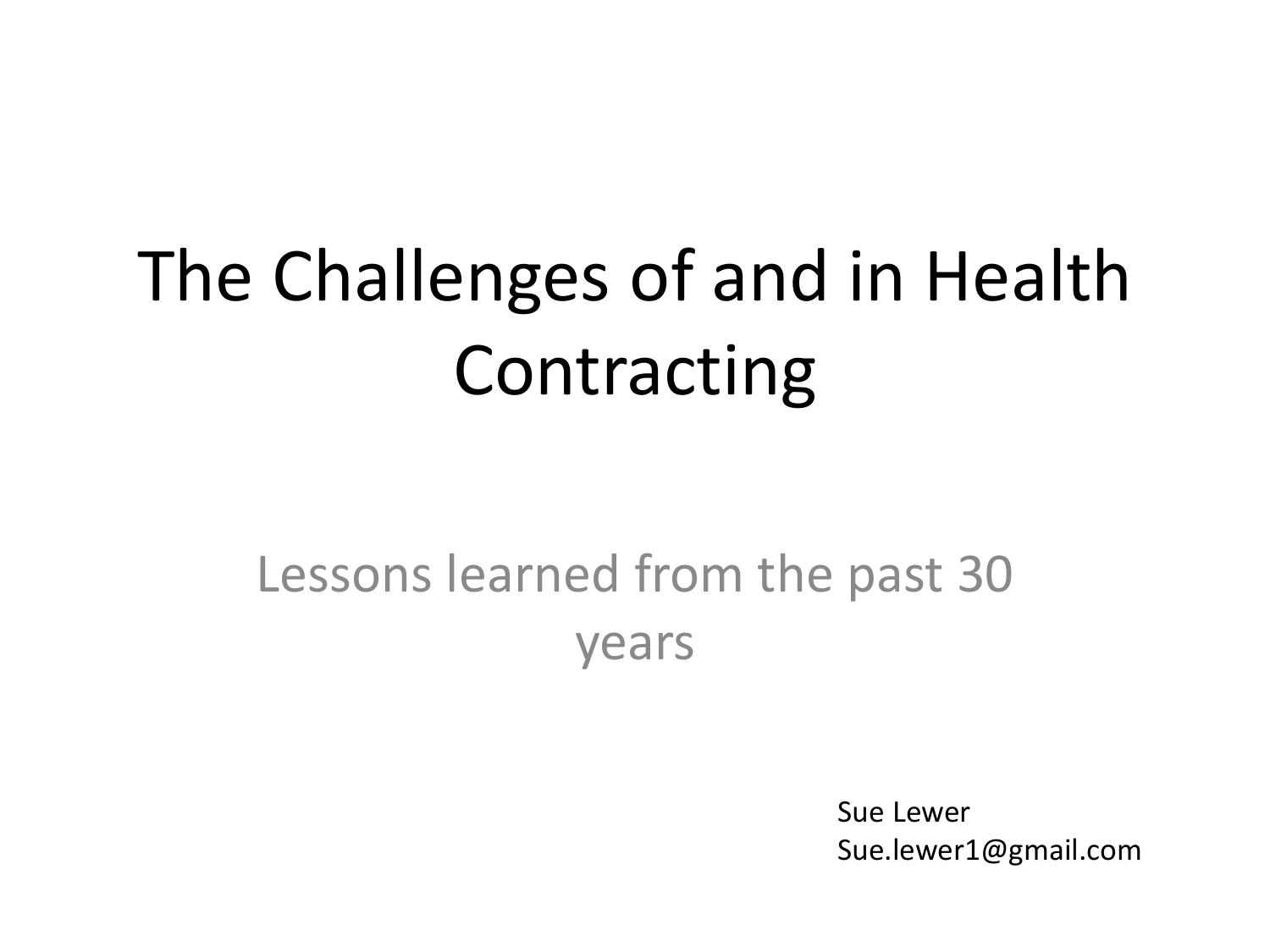#### Background – key messages

- Key Strategic Messages
- Values in Common
- Vision
- The Challenge of Change
- What Needs to Happen
- Benefits for the Sector
- Contracts sources of Funds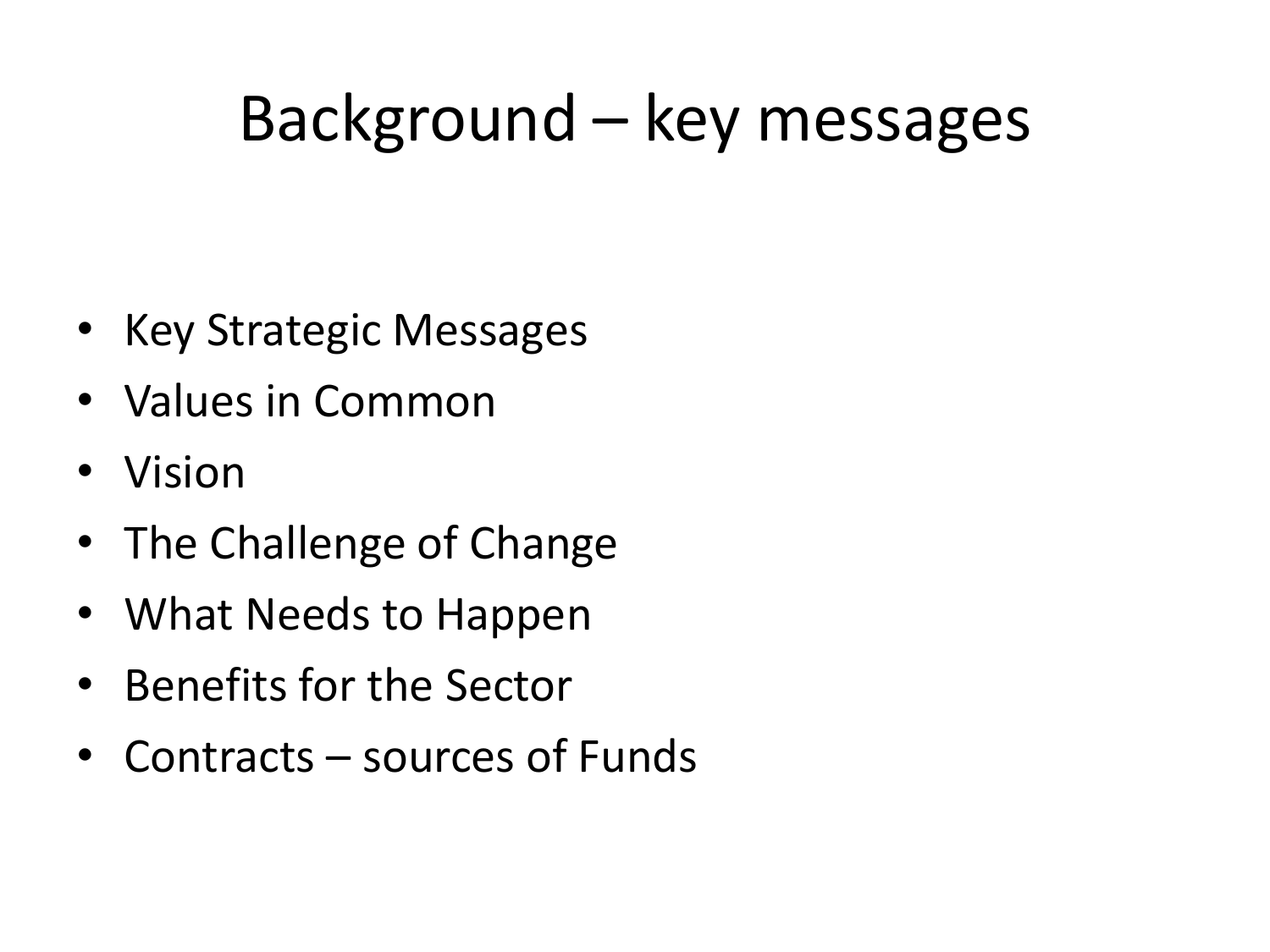#### Background – key messages

- Where to get the funding from
- Spreading the risk
- Benefits of varied funding sources
- Financial homework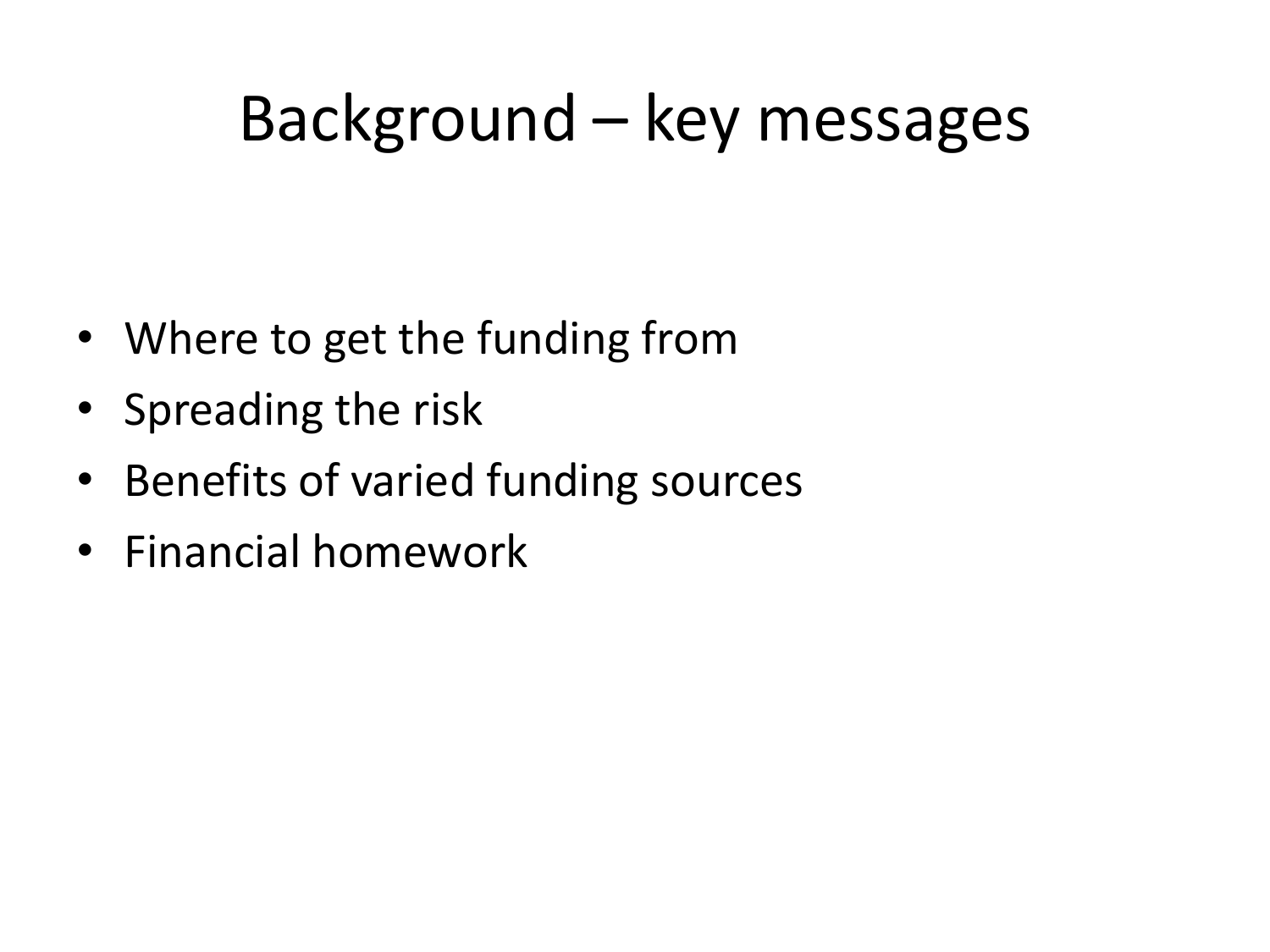### Key Strategic Messages

- Services are people focused
- Wellness and strengths based models are promoted
- Services are coordinated and responsive to need
- Family/whanau/carer needs are considered where appropriate
- Information is shared and there is smooth transition between services
- Planning/funding arrangements support integration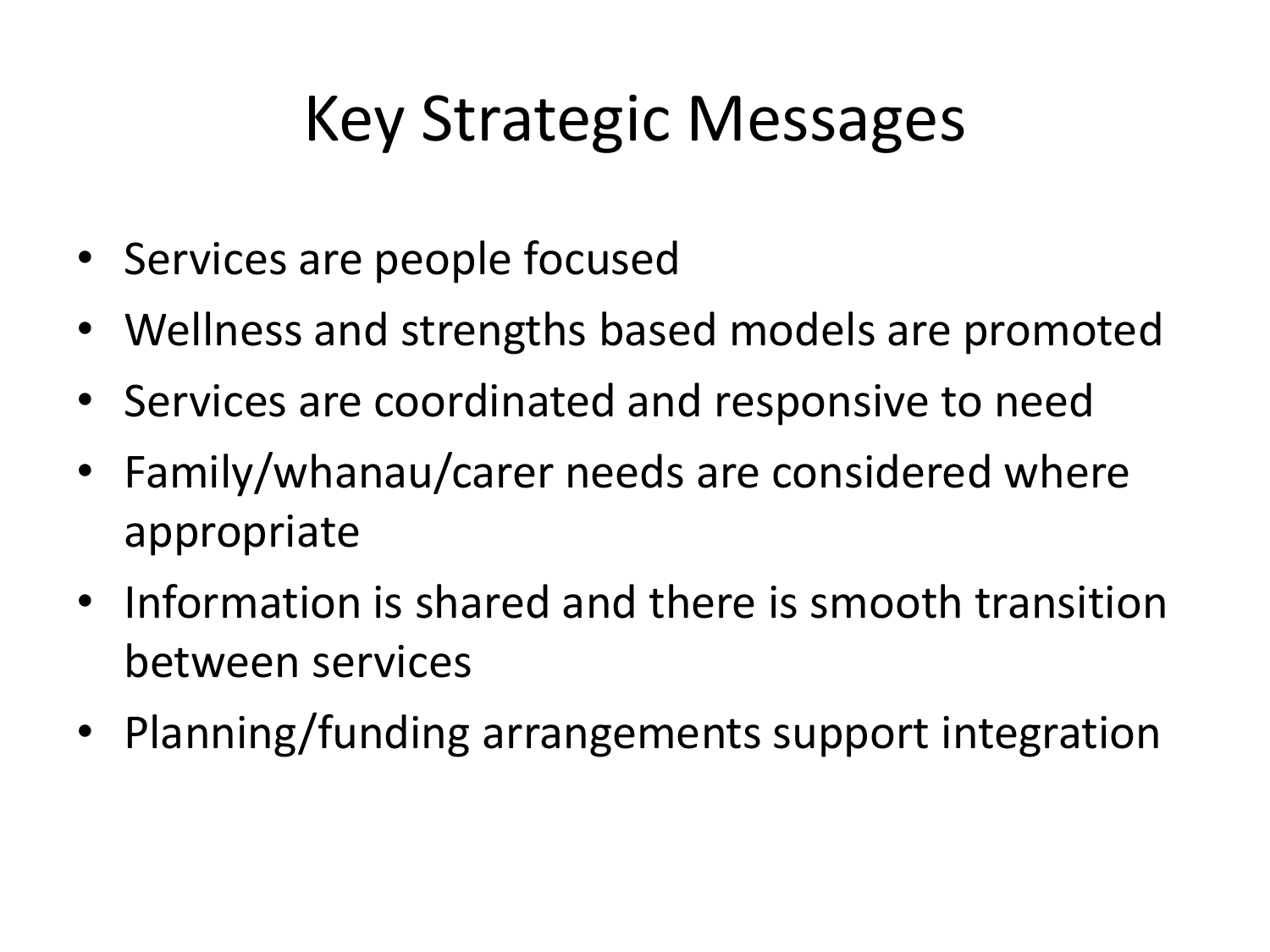### Key Strategic Messages

- Any service provided should never be seen as an end in itself
- If it does not lead to better outcomes for the individual, it cannot be justified
- Health service options allow integrated planning, funding and delivery of a range of support services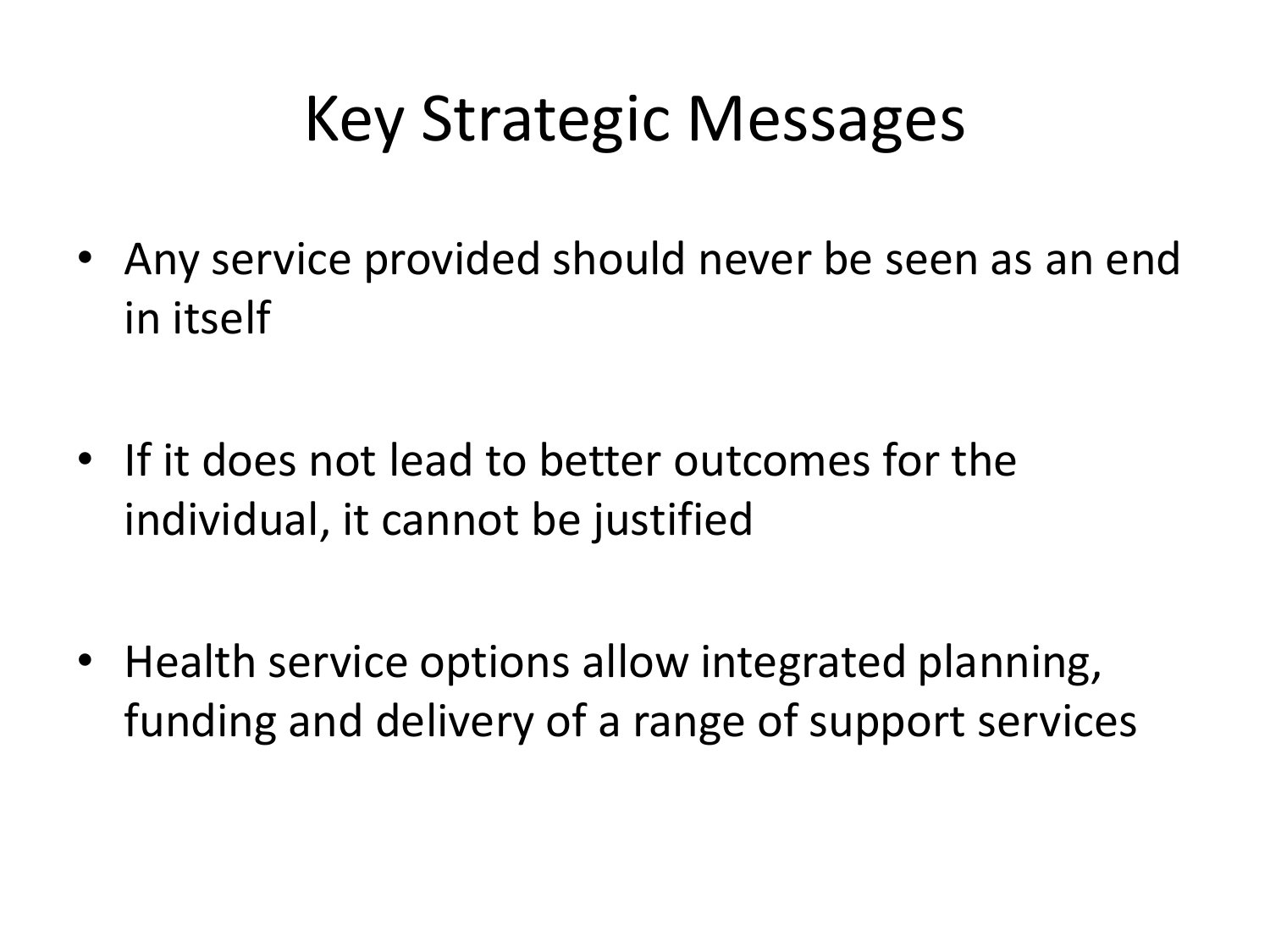### Values in Common

- Putting people first
- Well being for everyone
- Affirming rights and autonomy
- Building on strengths
- Responding early
- Right responses
- Collaboration
- Services in communities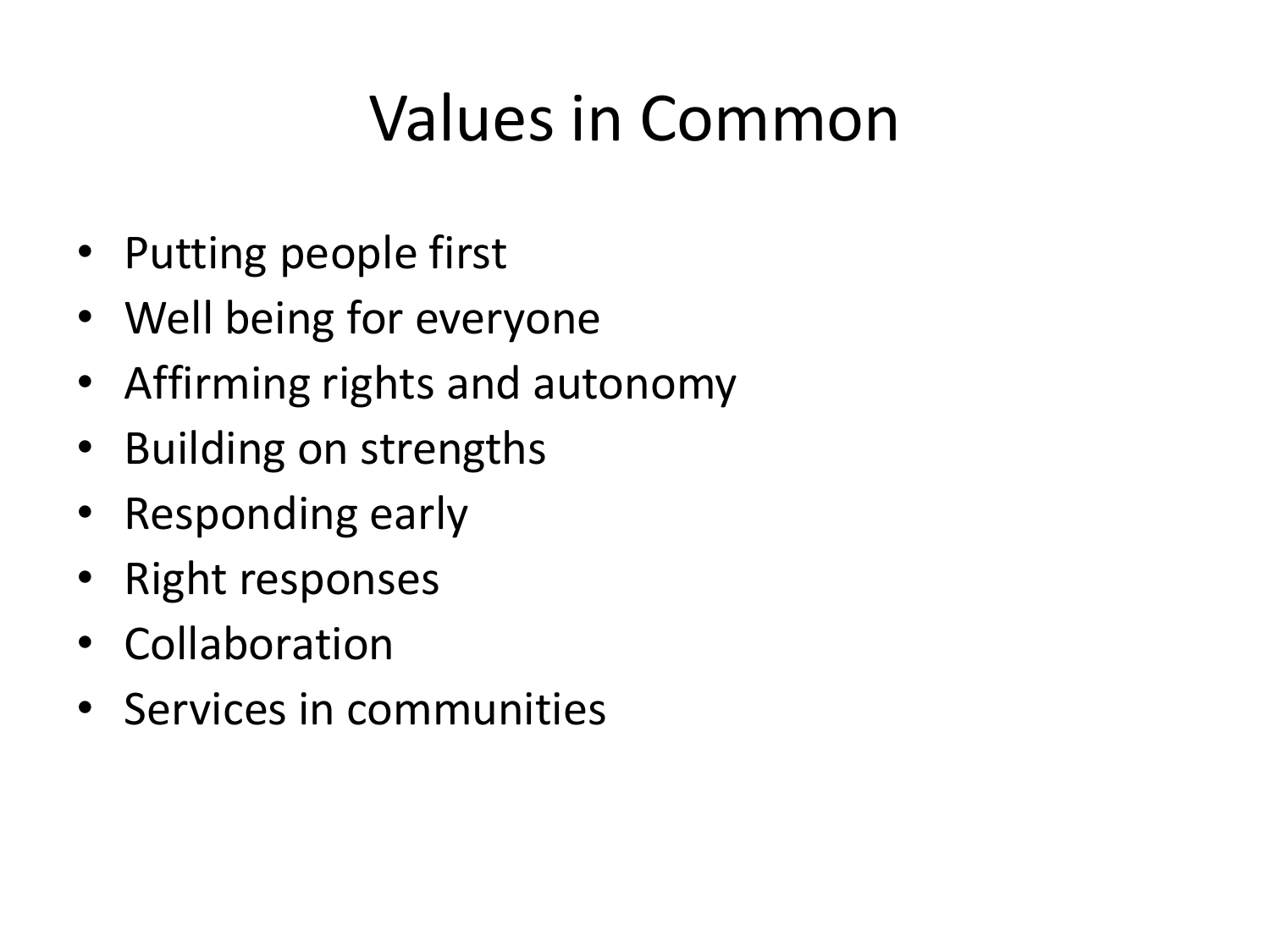## Vision

- Well informed & involved sector
- Wrap around services
- Build resilience
- Connectedness intra & inter
- Person focused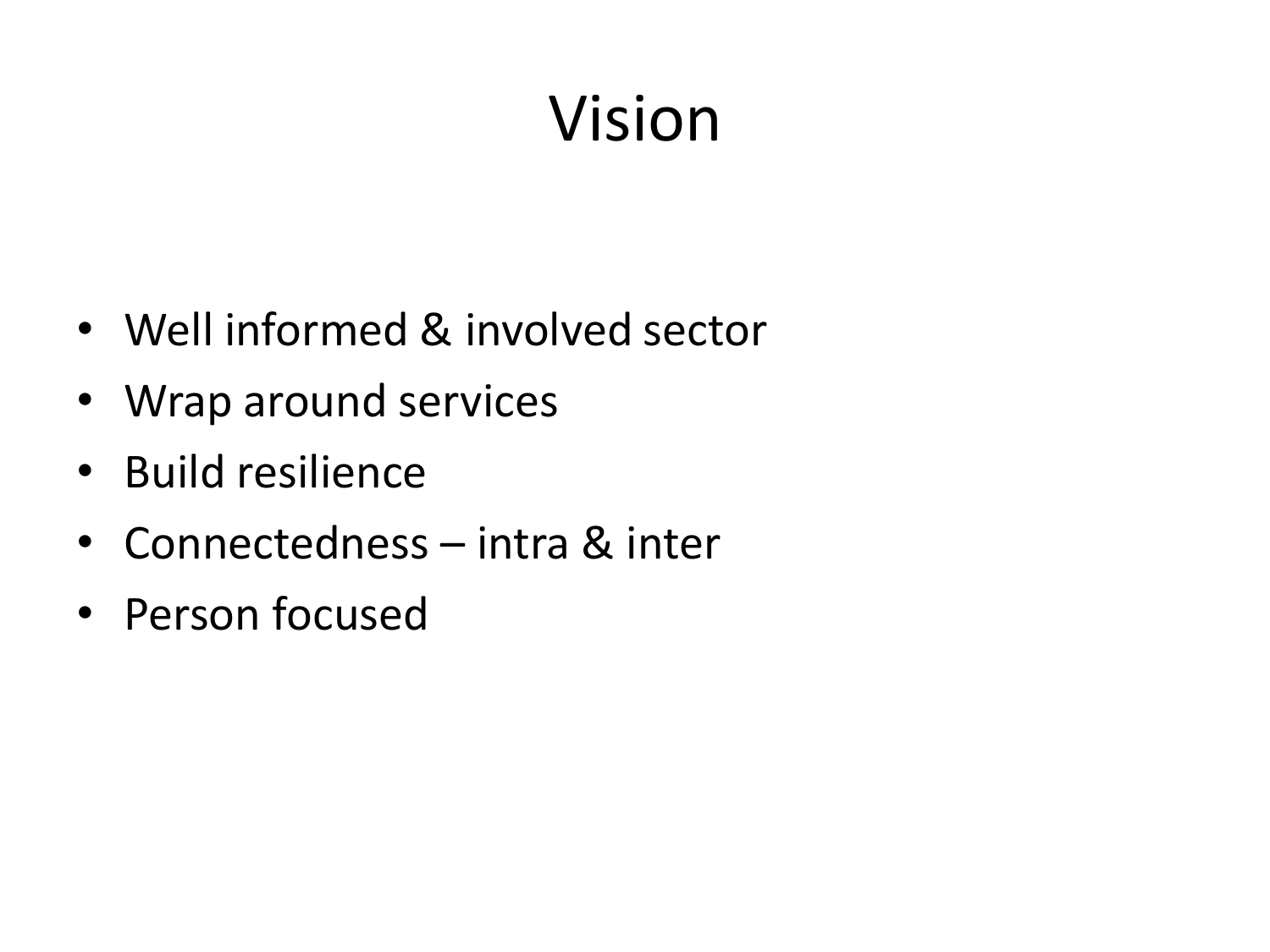## The Challenge of Change

- Have a shared vision based on contemporary practice
- Establish the roadmap & framework to support change
- Look for new opportunities
- Expand thinking that considers all possibilities
- Produce a commodity that requires systemic investment vs. personality dependence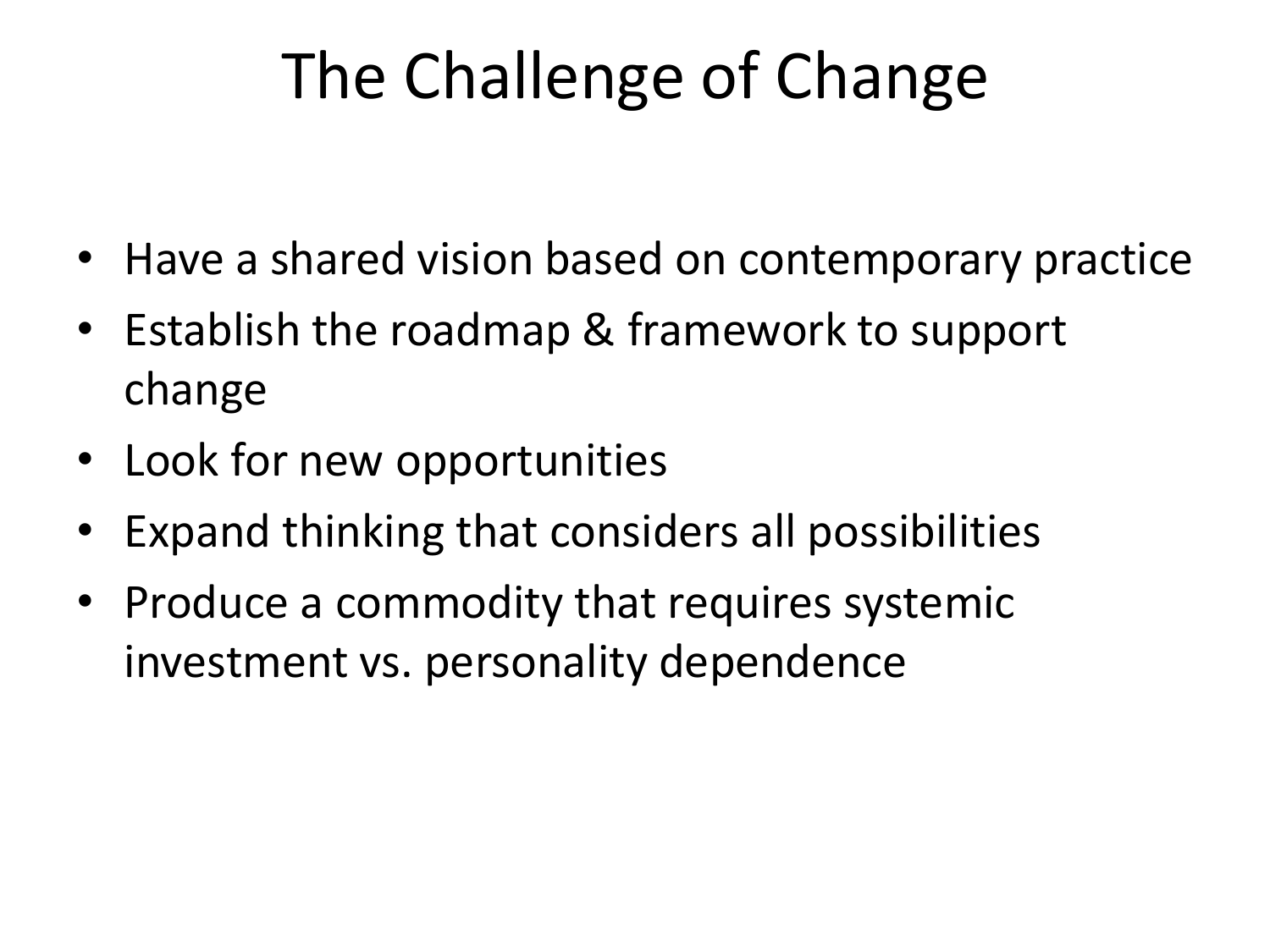## The Challenge of Change

- Workforce skills and availability
- Developing a robust evidence base
- Use of new innovations and willingness to move out of your comfort zone
- Recognising & addressing the impact of legislative change
- Getting a more accurate picture of the community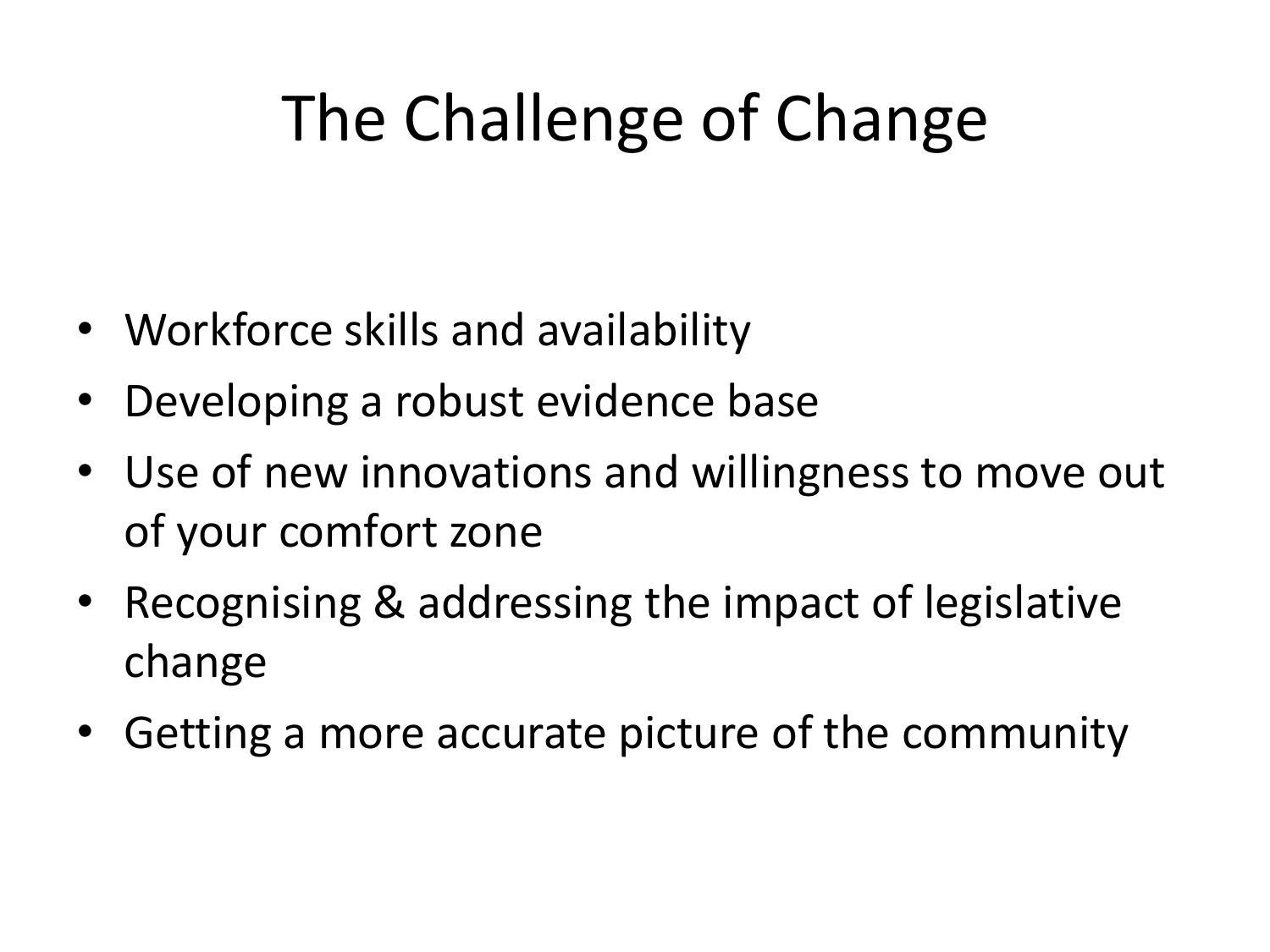#### What Needs to Happen

- Movement towards wrap around, person centred services
- Use of innovations to drive practice change
- Move toward a needs based approach
- Develop a sustainable workforce
- Recognise the value of this workforce
- New partnerships validated by MOUs or other types of contracts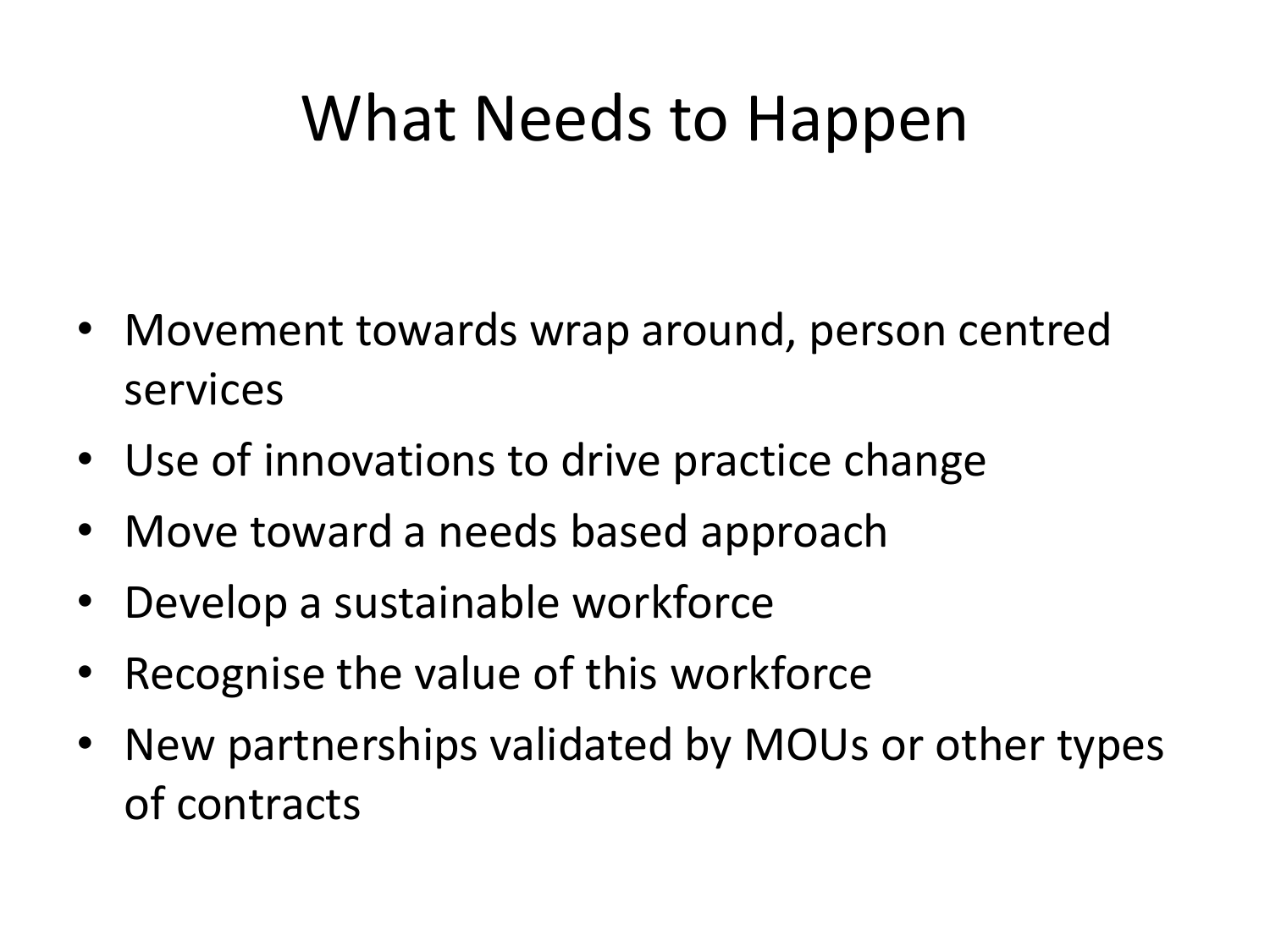#### What Needs to Happen

- Develop multi systemic frameworks across and within agencies/ services
- Increase leadership capacity at all levels across the sector
- Funding mechanisms working across different portfolios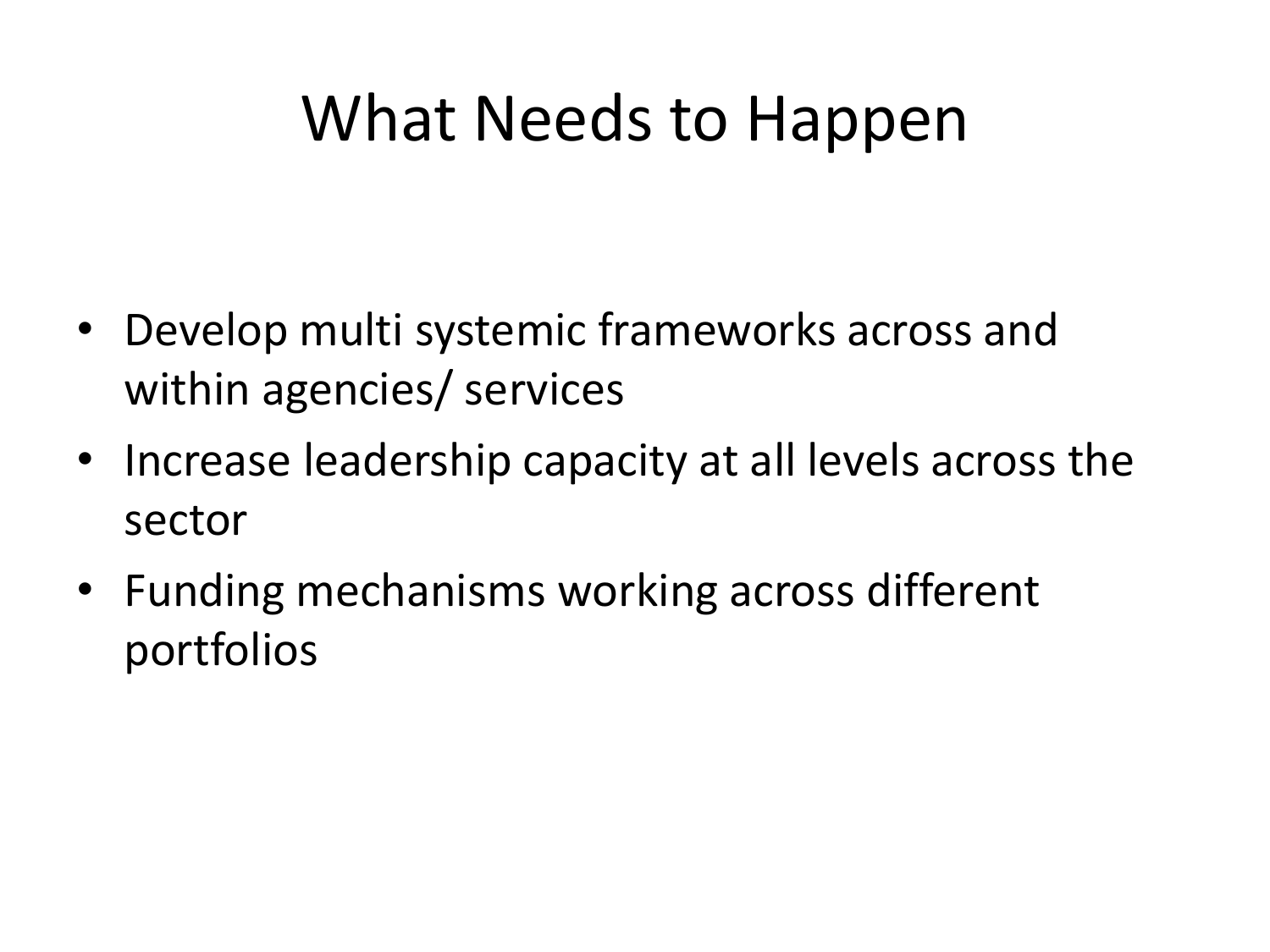### Benefits for the Sector

- More transparency
- Contract longevity
	- Regular evaluation
	- Annual cost reviews
	- Evergreen contracts
- Increased collaboration across the continuum
- Improved stability for the workforce
	- Competence
	- Trusting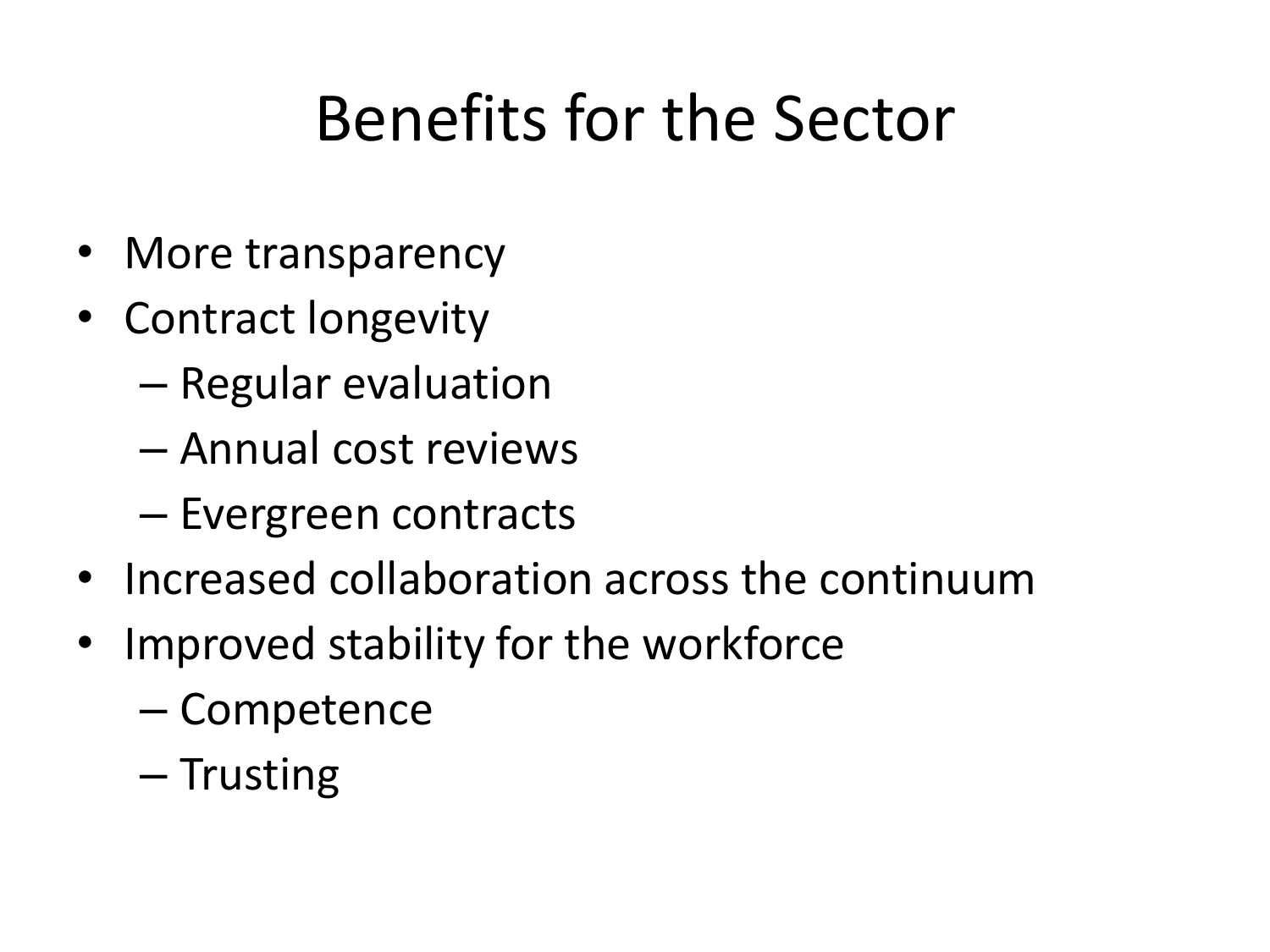#### Benefits for the Sector

- Changes to service specifications
	- More sensible monitoring/reporting templates
	- Context will be here and now
	- Contracts designed to reflect need
- Process in place to address issues/concerns
- Regular forums for meaningful discussions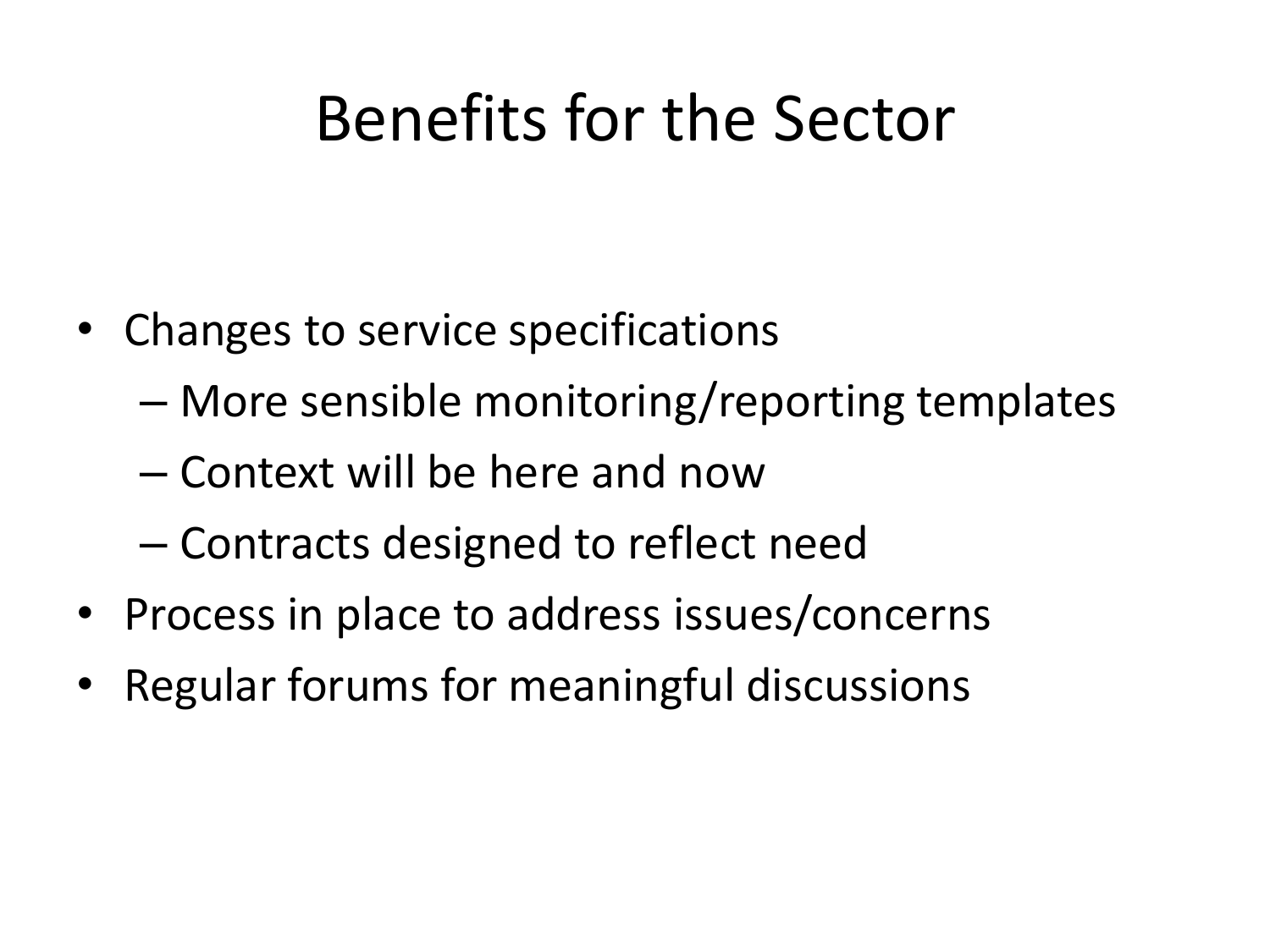#### Contracts – Sources of Funds

- Securing funds should be planned and funding strategies should be consistent with service goals.
- This will generally be based around answering 3 main questions:
	- 1. What is needed?
	- 2. Where to get it?
	- 3. How is it obtained?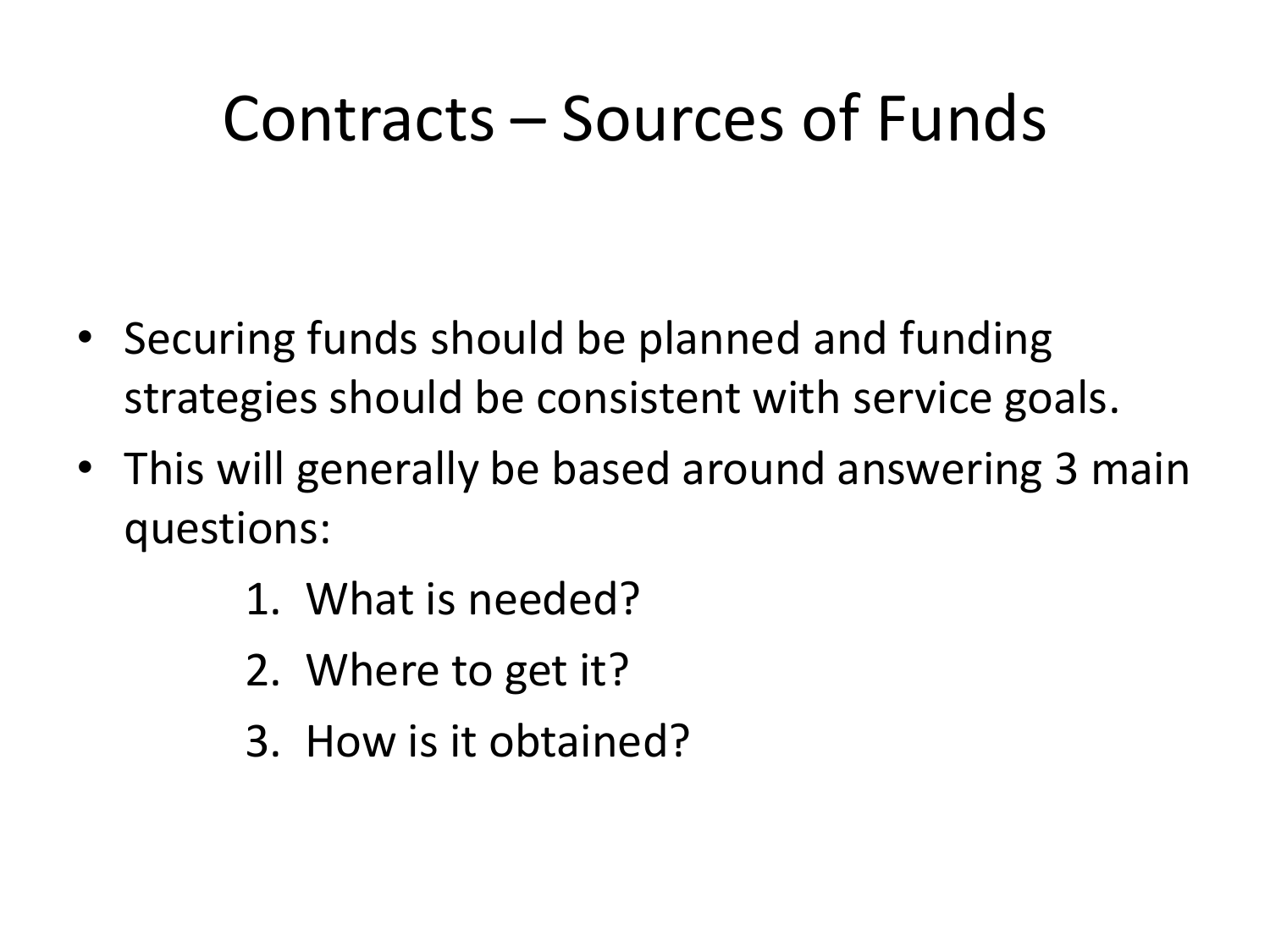### Where to get the Funding From?

- Sourcing income for your service should be based on using your imagination and 'thinking outside the square'.
- It is very easy for you to get into a rut of relying on traditional funding sources which it is hoped will always be there.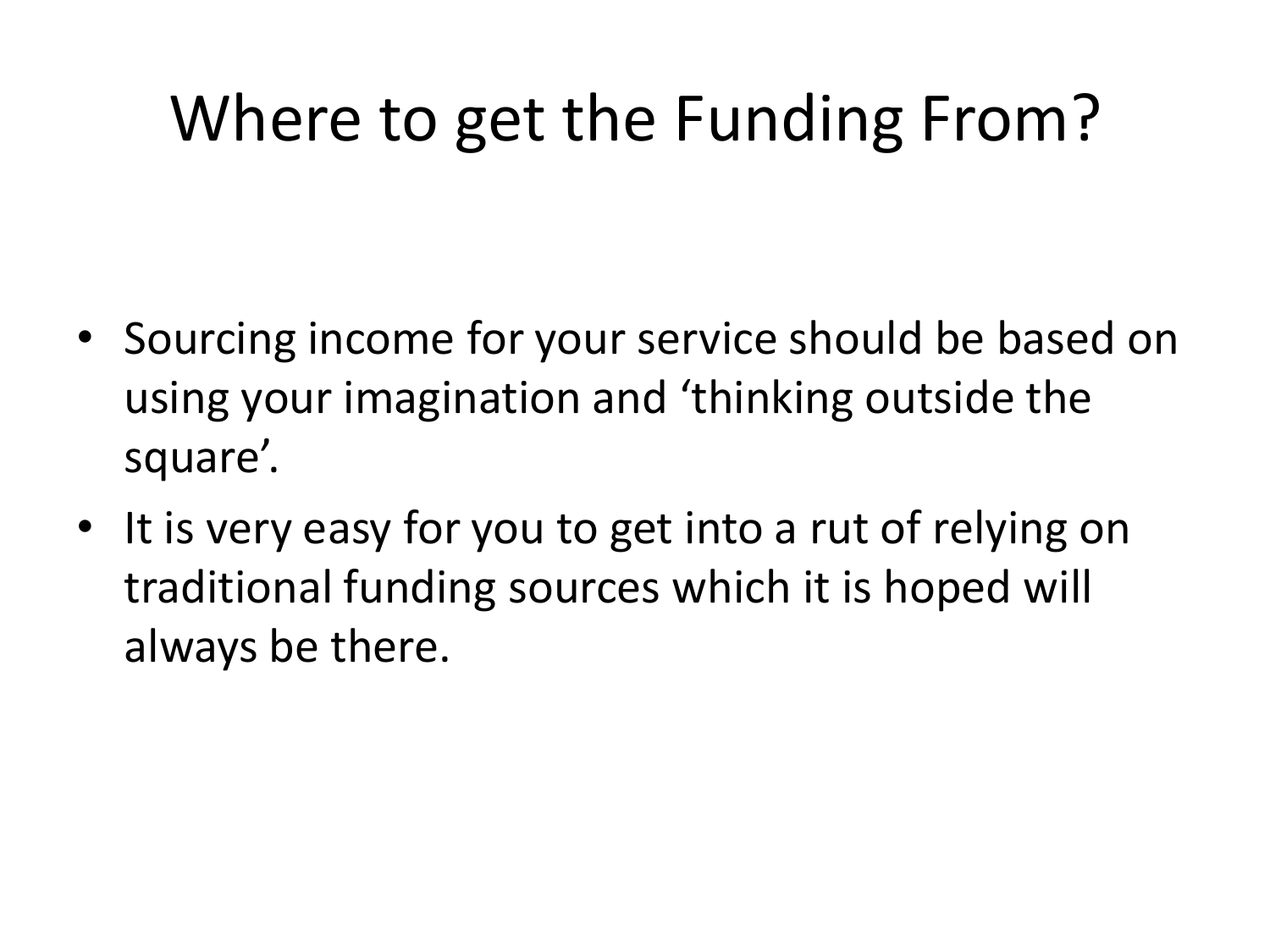## Spreading the Risk

- To rely solely on a single contract or funding source is risky
- It is common for objectives and targets for funding to change.
- If one contract is withdrawn or not renewed, then the service can fall over.
- By securing a number of contracts or a number of funding sources for the service, you do not 'have all your eggs in one basket'.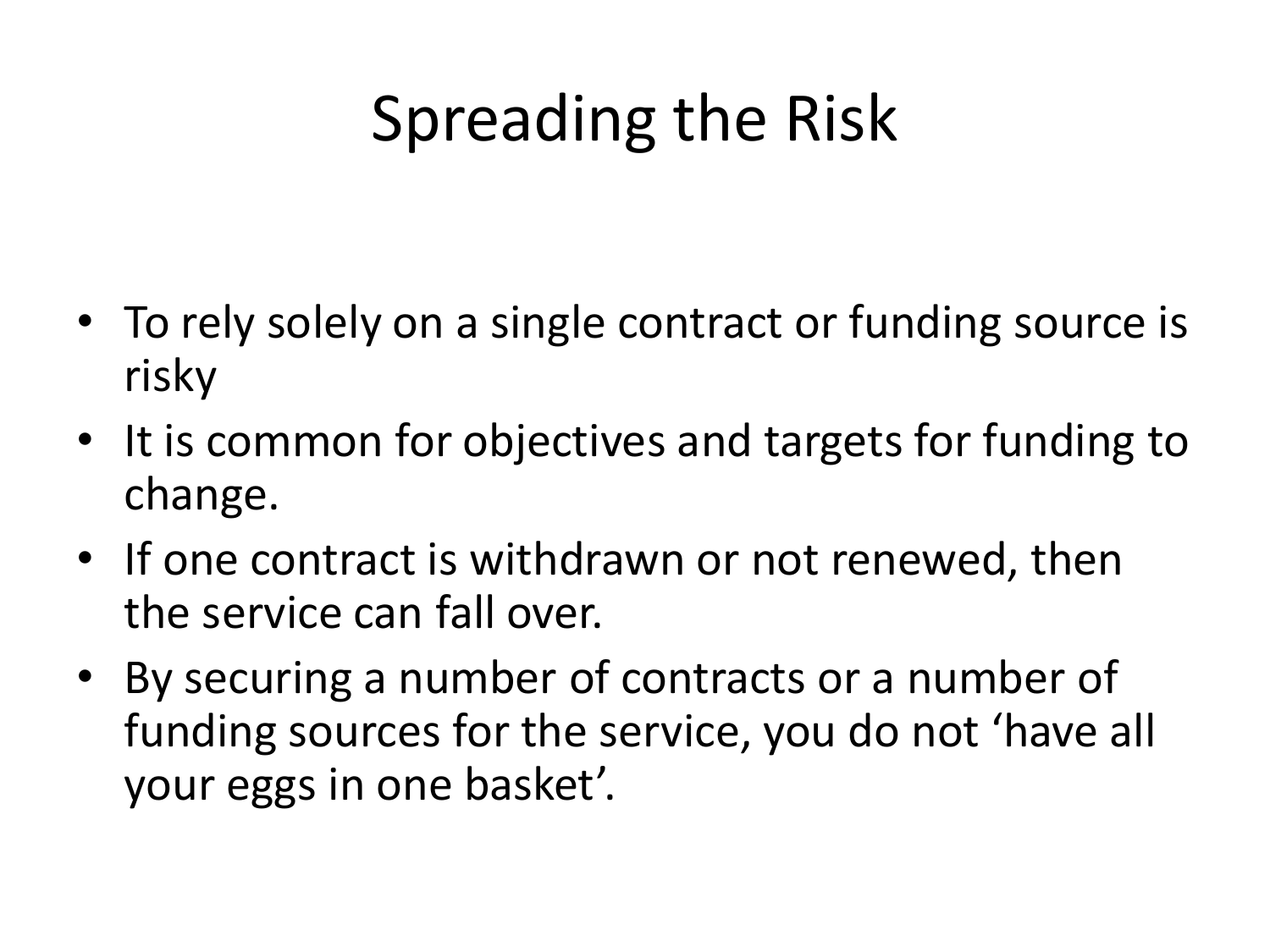### Benefits of Varied Funding Sources

- Often money from funders is tagged for a specific purpose.
- By having different sources revenue can be targeted at different areas of the service.
- By raising the dollars itself, your service can have control over how and when it is spent.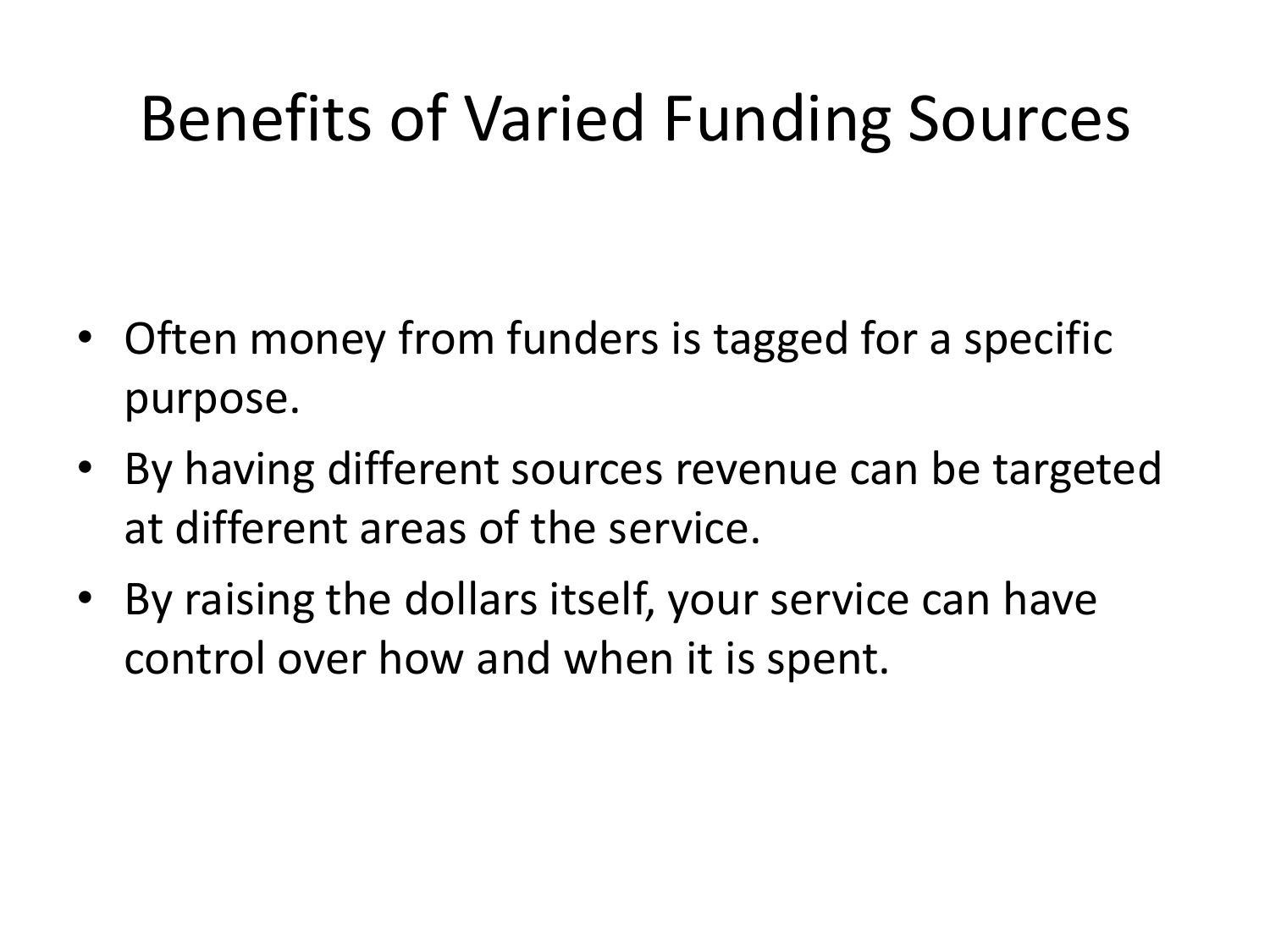### Financial Homework

- It is very important to do your financial homework before tendering for any contract.
- You need to undertake a comprehensive budget, which will:
	- 1. Determine the viability of a contract
	- 2. Enable you to know exactly how much resource you need to deliver the contract.
	- 3. How much negotiation room you have.
	- 4. Anticipated surplus or deficit.
	- 5. Significant areas of expense.